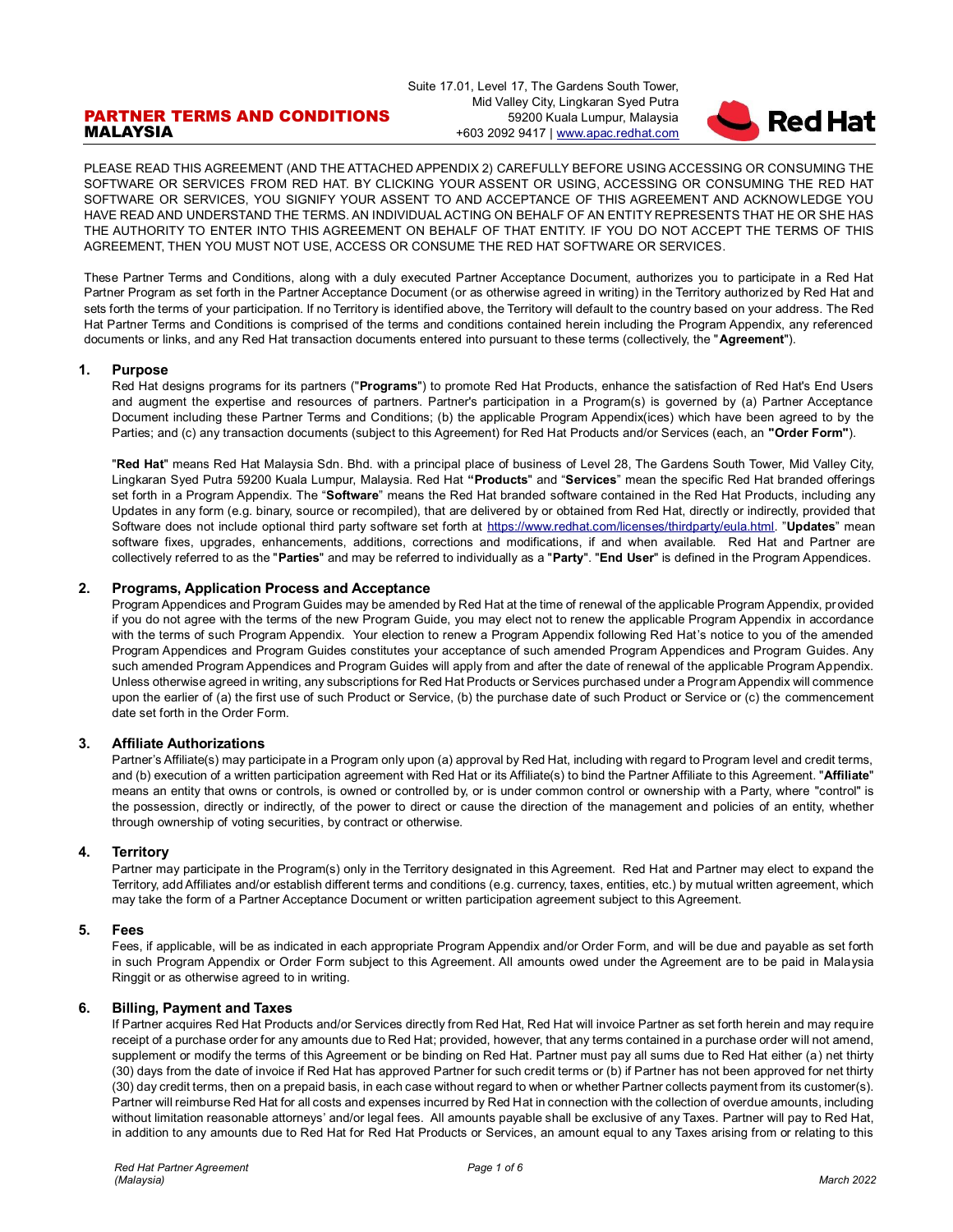Agreement that are paid or are payable by Red Hat unless Partner presents Red Hat with a valid tax exemption or resale certificate. "**Taxes**" means any form of taxation of whatever nature and by whatever authority imposed, exclusive of any taxes based on the net income of Red Hat. In the event of a cross-border transaction, if Partner is required under any applicable law or regulation, domestic or foreign, to withhold or deduct any portion of the payments due to Red Hat, then the sum payable to Red Hat will be increased by the amount necessary for Red Hat to receive an amount equal to the sum it would have received had no withholdings or deductions been made. The Parties will work together in good faith to minimize adverse tax consequences created by cross-border transactions. Any payments more than thirty (30) days past due will be subject to a late fee of one and one-half percent (1½%) per month, or the maximum rate allowable by law, whichever is less.

# **7. Verifications**

During the Term and for at least two (2) years thereafter, Partner will keep and maintain commercially reasonable written records regarding Partner's use and distribution of the Red Hat Products and Services and business activities related to the Program(s) ("**Records**"). Red Hat may, at its own expense, verify the Records to determine Partner's compliance with this Agreement. This verification may take the form of requests for information, documents or records (to which Partner will respond promptly), on-site visits (for which Partner shall grant Red Hat the requisite access), or both. The Parties will act reasonably and cooperate with each other in respect of such verifications. Any on-site visit will occur during regular business hours and will not interfere unreasonably with Partner's business. For an on-site visit, Red Hat will give Partner at least thirty (30) day's prior written notice.

# **8. Trademarks**

- **8.1** The term "**Red Hat Marks"** means the trademarks owned by Red Hat or a Red Hat Affiliate that are set forth in an applicable Program Appendix. Red Hat grants Partner a non-exclusive, non-transferable, royalty-free, revocable license in the Territory and during the Term to use the Red Hat Marks solely in connection with the marketing and distribution of Red Hat Products and/or Services as permitted in this Agreement, without the right to sublicense. Partner agrees to use the Red Hat Marks only as stated in this Agreement, and in doing so, to follow the standards of quality established by Red Hat and to adhere to the trademark usage guidelines found at: <http://www.redhat.com/about/corporate/trademark/guidelines> as amended from time to time and any other trademark terms contained in a Program Appendix (the "**Red Hat Trademark Guidelines**"). Any other use of Red Hat Marks is not permitted. Partner will provide Red Hat with representative samples of the use of Red Hat Marks contained within any materials including web pages, marketing, advertising, promotional and collateral materials ("**Promotional Materials**").
- **8.2** All goodwill created by the use of Red Hat Marks by Partner is for the sole benefit of, and accrues to Red Hat or a Red Hat Affiliate (as the case may be). Partner acquires no right, title or interest in Red Hat Marks or the goodwill associated with them, other than the right to use Red Hat Marks in accordance with this Agreement. Partner will not challenge the validity of Red Hat Marks, nor assist anyone in challenging their validity. Partner agrees not to make any application to register any Red Hat Mark or any domain names containing a Red Hat Mark, and not to use or register any trade name, trademark, service mark, slogan, logo or domain name that is confusingly similar to, or a reference to, any Red Hat trade name, trademark or service mark during or after the Term of this Agreement. Partner may not disparage Red Hat, Red Hat Marks or Red Hat Products and Services.

# **9. Additional Requirements**

- **9.1** Red Hat reserves all rights not expressly granted in this Agreement and all rights not expressly granted to the Red Hat Products and Services (including rights under any trademarks, copyrights, patents or other intellectual property of Red Hat). While this Agreement is subsisting and for the period of six (6) months following termination of this Agreement, and in the Territory indicated in this Agreement, Partner agrees not to use Red Hat Products or Services to create an offering competitive with Red Hat, directly or indirectly, or, unless specifically permitted in this Agreement, for the benefit of any other person or entity or permit any third party to make such use. If Red Hat determines that any of the Red Hat Products or Services is being used (in whole or in part) by Partner in any way to (a) avoid paying fees that would otherwise be due hereunder, (b) provide Services to third parties outside of the scope of a Program or (c) create revenue without payment of fees to Red Hat for Red Hat Products or Services, Red Hat may immediately suspend performance and/or terminate this Agreement and any Program, and reserves its rights to exercise any and all legal and equitable remedies available to it.
- **9.2** For each Red Hat Product (or Partner product that incorporates a Red Hat Product or Service, in whole or in part) that Partner sells to an End User under a Program Appendix, Partner shall purchase the equivalent Red Hat Product with respect to such conditions as the term (1 or 3 years) and support level. For example, if the End User purchases a one year 24x7 support level Red Hat Enterprise Linux product from Partner, Partner shall purchase a one year Premium (24x7) Red Hat Product from Red Hat. Similarly, Partner is only authorized to resell the complete Red Hat Product it purchased and is not permitted to decouple the Red Hat Product or sell it in parts. For example, Partner will not purchase a one year Red Hat Product from Red Hat and then break it into multiple shorter increments of time for resale. Partner will work with Red Hat to ensure that its resale of Red Hat Products to End Users is consistent with the terms for the Red Hat Products purchased.
- **9.3** Without limiting the generality of Sections 9.1 or 9.2 above, Partner agrees: (i) not to modify the Red Hat Products or Services in any manner unless agreed to by Red Hat in writing and (ii) not to use or resell the Red Hat Products or Services in any manner or for any purpose not permitted by this Agreement, including, without limitation, for Partner's own internal or production use, other than as may be expressly permitted in the applicable Program Appendix or by any applicable mandatory rule of law. For certain Programs and only during the term of the Program, Red Hat may provide Partner with access to non-production, evaluation, development kits and/or not for resale (aka "**NFR**") Red Hat Products for the sole purpose of testing and/or supporting its partners and/or End Users on issues related to Partner's rights and obligations hereunder. Should Partner resell or use its access to such Red Hat Products for Partner's own internal or production use other than as expressly permitted in the applicable Program Appendix, Partner agrees to purchase the appropriate Red Hat Product(s) under Red Hat's standard terms for such resale and/or use, and to pay the applicable fee for all periods. This Agreement establishes the rights and obligations associated with Red Hat's Programs, Products and Services, and is not intended to limit Partner's rights to software code under the terms of an open source license.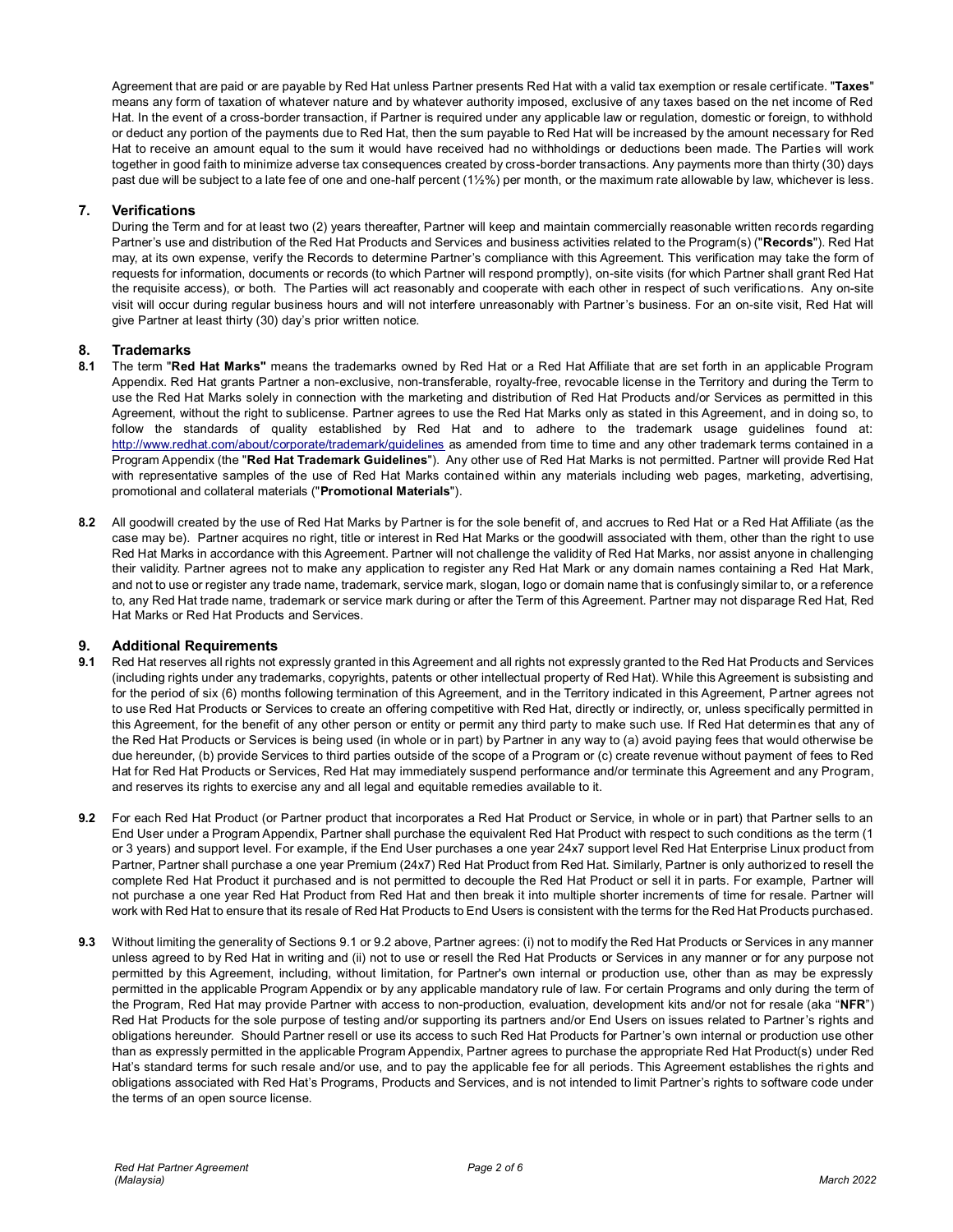# **10. Intellectual Property**

Partner agrees that all trade name, trademark, service mark, copyright, patent, trade secret, domain name and all other intellectual and industrial property rights anywhere in the world, including moral rights, and all applications, provisional applications, registrations, continuations and renewals thereof, and all associated goodwill (present or future) in and to the Red Hat Products and Services, are and will, as among the Parties, be owned by and vested in Red Hat or its licensors, notwithstanding any use of terms such as "purchase," "sale" or the like within this Agreement. Red Hat may provide access to third party software programs with the Red Hat Software that are not part of the Red Hat Software. These third party programs are (a) not required to run the Red Hat Software, (b) provided as a convenience, and (c) subject to their own license terms. The license terms either accompany the third party software programs and/or may be viewed at [http://www.redhat.com/licenses/thirdparty/eula.html.](http://www.redhat.com/licenses/thirdparty/eula.html) If Partner does not agree to abide by the license terms for the third party software programs, then Partner may not install, use or distribute them.

# **11. Limited Warranties, Limitation of Liability, Disclaimer of Damages and Insurance and Indemnity**

- **11.1 General Representations and Warranties.** Red Hat represents and warrants that: (a) the Services will be performed in a professional and workmanlike manner by qualified personnel; (b) it has the authority to enter into this Agreement with Partner; and (c) to Red Hat's knowledge, Red Hat branded Software does not, at the time of delivery to Partner, include malicious code for the purpose of damaging or corrupting the Software.
- **11.2 Disclaimer of Warranties.** EXCEPT AS SET FORTH IN SECTION 11.1 ABOVE, TO THE MAXIMUM EXTENT PERMITTED BY APPLICABLE LAW, THE RED HAT PRODUCTS AND SERVICES ARE PROVIDED "AS IS" AND WITHOUT WARRANTIES OR CONDITIONS OF ANY KIND, INCLUDING IMPLIED WARRANTIES OF MERCHANTABILITY, NON-INFRINGEMENT AND FITNESS FOR A PARTICULAR PURPOSE. Partner will make no representations or warranties on behalf of Red Hat regarding the Red Hat Products or Services in connection with the distribution of the Red Hat Products or Services or otherwise.
- **11.3 Limitation of Liability.** TO THE MAXIMUM EXTENT PERMITTED BY APPLICABLE LAW, FOR ALL EVENTS AND CIRCUMSTANCES, RED HAT'S AND ITS AFFILIATES' AGGREGATE AND CUMULATIVE LIABILITY TO PARTNER AND ITS AFFILIATES ARISING OUT OF OR RELATING TO THIS AGREEMENT AND ANY ORDER FORM HEREUNDER, INCLUDING WITHOUT LIMITATION ON ACCOUNT OF PERFORMANCE OR NON-PERFORMANCE OF OBLIGATIONS, REGARDLESS OF THE FORM OF THE CAUSE OF ACTION, WHETHER IN CONTRACT, TORT (INCLUDING, WITHOUT LIMITATION, NEGLIGENCE), STATUTE OR OTHERWISE WILL BE LIMITED TO DIRECT DAMAGES AND WILL NOT EXCEED THE TOTAL AMOUNT PAID TO RED HAT AND ITS AFFILIATES BY PARTNER AND ITS AFFILIATES UNDER THIS AGREEMENT DURING THE TWELVE (12) MONTHS PRECEDING THE FIRST EVENT GIVING RISE TO LIABILITY FOR THE RED HAT PRODUCT OR SERVICE THAT IS THE SUBJECT MATTER OF THE CLAIM OR U.S. \$5,000.00, WHICHEVER IS GREATER. THE FOREGOING LIMITATION SHALL NOT APPLY TO CLAIMS FOR BODILY INJURY (INCLUDING DEATH) AND DAMAGE TO TANGIBLE PERSONAL PROPERTY CAUSED BY THE NEGLIGENCE OF RED HAT OR ITS EMPLOYEES.
- **11.4 Disclaimer of Damages.** NOTWITHSTANDING ANYTHING TO THE CONTRARY CONTAINED IN THIS AGREEMENT OR ANY ORDER FORM, TO THE MAXIMUM EXTENT PERMITTED BY APPLICABLE LAW, IN NO EVENT WILL RED HAT OR ITS AFFILIATES BE LIABLE TO THE PARTNER OR ITS AFFILIATES FOR: ANY CLAIM BASED UPON A THIRD PARTY CLAIM; ANY INCIDENTAL, CONSEQUENTIAL, SPECIAL, INDIRECT, EXEMPLARY OR PUNITIVE DAMAGES, WHETHER ARISING IN TORT, CONTRACT, OR OTHERWISE; OR FOR ANY DAMAGES ARISING OUT OF OR IN CONNECTION WITH ANY MALFUNCTIONS, DELAYS, LOSS OF DATA, LOST PROFITS, LOST SAVINGS, INTERRUPTION OF SERVICE, LOSS OF BUSINESS OR ANTICIPATORY PROFITS, EVEN IF RED HAT OR ITS AFFILIATES HAVE BEEN ADVISED OF THE POSSIBILITY OF SUCH DAMAGES. Without limiting the generality of the foregoing disclaimer, Red Hat Products and Services are not specifically designed, manufactured or intended for use in (a) the planning, construction, maintenance, control or direct operation of nuclear facilities, (b) aircraft navigation, control or communication systems, weapons systems or (c) direct life support systems. Partner agrees that it is solely responsible for the results obtained from the use of the Red Hat Products and Services.
- **11.5 Insurance and Indemnity.** Partner shall put in place and at all times maintain during the Term and for two (2) years thereafter, at its own cost and expense, appropriate and sufficient commercial general liability insurance with a reputable insurance company to cover the activities of Partner contemplated in this Agreement. The premiums for these policies of insurance shall be the responsibility of Partner. Upon request, Partner will provide Red Hat certificates of insurance for all insurance coverage**.** Partner will indemnify and hold harmless Red Hat from any and all liability, losses, costs, damages or expenses, including reasonable attorney's, solicitor's or legal fees and costs, resulting from or arising out of third party demands or claims against Red Hat relating to any of Partner's actions including, but not limited to, performance or non-performance under this Agreement.

# **12. Publicity and Confidentiality**

- **12.1 Publicity.** Partner will keep confidential and will not disclose, market or advertise to third parties the terms of this Agreement (including the fees paid hereunder). Partner or Red Hat may reference its relationship with the other, in the normal course of business including during earnings calls, discussions with analysts, meetings with the press, customer briefings, general marketing activities and in regulatory filings. Neither Party will issue formal press releases or other similar activities referencing the other Party without the written consent of the other Party.
- **12.2 Confidential Information.** The Parties agree that Confidential Information provided under this Agreement will be held and maintained in confidence and each Party will use at least the same degree of care to protect such Confidential Information that it uses to protect its own confidential information, but in no event less than reasonable care. The recipient may use Confidential Information of the other Party only for the purposes of exercising its rights and fulfilling its obligations under this Agreement. Confidential Information may be disclosed only to Affiliates, employees, agents and contractors with a need to know, and to its auditors and legal counsel, provided in each case they are under a written obligation or legal duty to keep such information confidential using standards of confidentiality not less restrictive than those required by this Agreement. **"Confidential Information"** means all information and materials disclosed by either Party to the other during the Term that is either marked confidential or, by the nature of the information or the circumstances surrounding its disclos ure, would reasonably be considered confidential. Confidential Information does not include information that (i) is or later becomes publicly available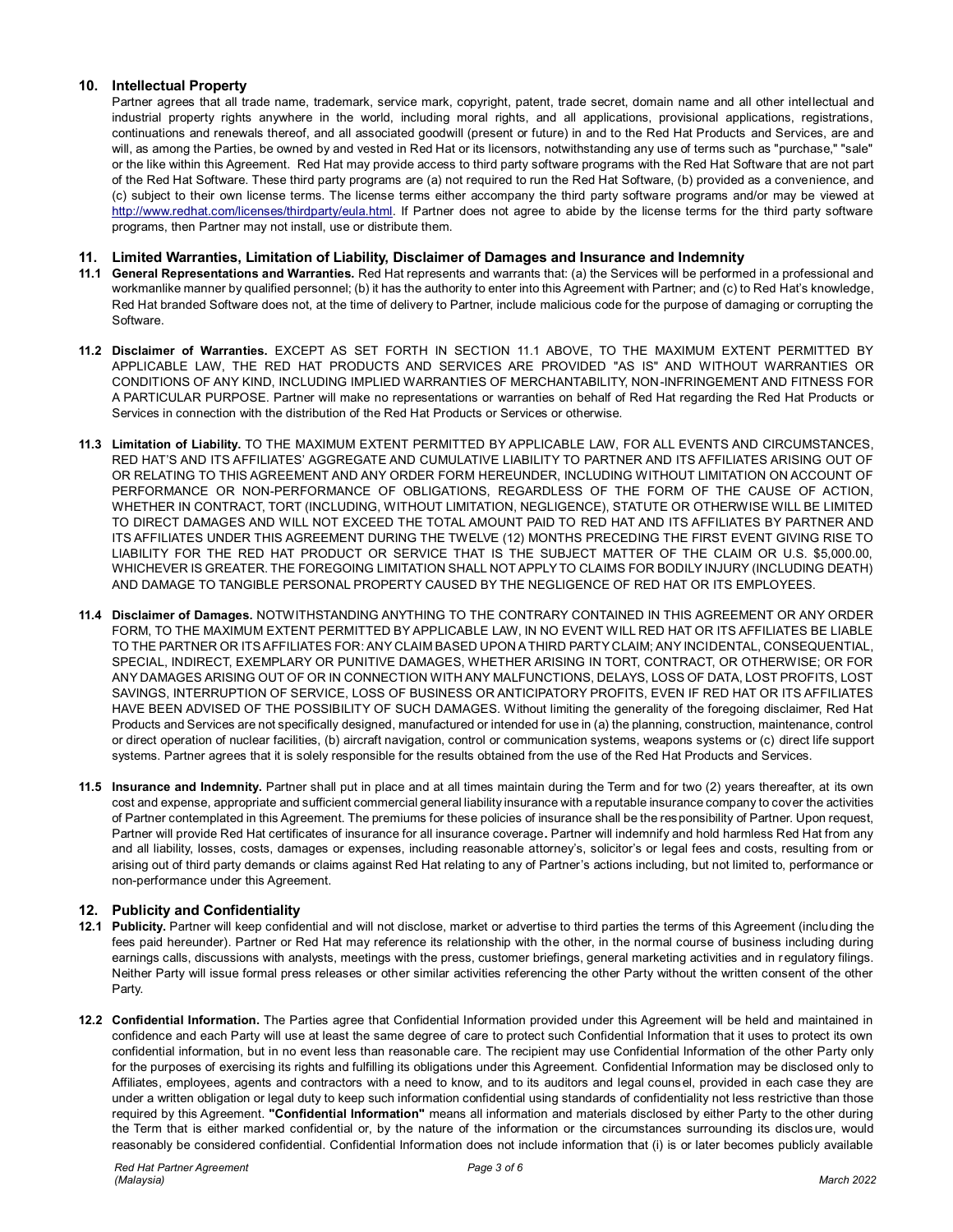without breach of this Agreement, or is disclosed by the disclosing Party without obligation of confidentiality; (ii) is known to the recipient at the time of disclosure by the disclosing Party without obligation of confidentiality; (iii) is independently developed by the recipient without use of the Confidential Information; (iv) becomes lawfully known or available to the recipient without restriction from a source having the lawful right to disclose the information; (v) is generally known or easily ascertainable by parties of ordinary skill in the business of the recipient; or (vi) is software code in either object code or source code form that is licensed under an open source license. Except in relation to Partner's obligations pursuant to Section 12.1, both Parties agree that obligations of confidentiality will exist for a period of two (2) years following initial disclosure of the particular Confidential Information.

# **13. Personal Data**

- **13.1** For the purposes of this Agreement, "**Personal Data**" shall mean data, whether true or not, about an individual who can be identified from the data or from the data and other information to which the organisation has or is likely to have access, and "**Data Protection Laws**" means (i) the Malaysia Personal Data Protection Act 2010 (Act No. 709) and any regulations and guidelines made thereunder; and (ii) all other applicable laws and regulations relating to or impacting on the processing of Personal Data and privacy enacted in the countries where the Personal Data originated from and/or is processed, as amended from time to time.
- **13.2** Partner may disclose Personal Data (including without limitation Personal Data of its personnel, employees, clients, vendors, suppliers and agents) to Red Hat to enable Red Hat to provide the Services and perform its obligations under this Agreement.
- **13.3** Partner agrees that it shall at all times comply with its obligations under the Data Protection Laws.
- **13.4** Partner shall not, by any act or omission in connection with this Agreement, place Red Hat in breach of any Data Protection Laws.
- **13.5** Partner shall ensure that all instructions it provides to the Red Hat in relation to the collection, use and disclosure of Personal Data comply with Data Protection Laws.
- **13.6** Partner shall obtain all consents from the individuals as are necessary to enable Red Hat to collect, use and disclose the individuals' Personal Data for the purposes of performing the Services and otherwise performing its obligations under this Agreement.

# **14. Termination**

- **14.1 Term.** This Agreement begins on the Effective Date and continues until the expiration or termination of all applicable Program Appendices ("**Term**"). The term of each Program Appendix is independent of the term of any other Program Appendix. "**Effective Date**" means the first date when both Parties have fully accepted or signed the Agreement.
- **14.2 Termination by Red Hat or Partner.** Red Hat may (without prejudice to any other right or remedy) terminate this Agreement in whole or in part (including any Program Appendix and Partner's participation in any Program) for any reason at any time upon ninety (90) days prior written notice to Partner. If Partner or Red Hat breaches the terms of this Agreement, and the breach is not cured within thirty (30) days after written notice of the breach is given to the breaching Party (except for payment obligations, in which case five (5) days), then the other Party may, by giving written notice of termination to the breaching Party, terminate this Agreement in whole or in part (including any Program Appendix and Partner's participation in any Program) without prejudice to any other right or remedy; unless a shorter cure period is otherwise stated under this Agreement or in the applicable Program Appendix and provided that no cure period is required for a breach of Sections 8, 9.1, 12.2, 13 or 15.3 hereof.
- **14.3 Effect of Agreement Termination or Expiration**. Termination or expiration of this Agreement in whole for any reason will immediately terminate Partner's participation in any and all Programs. Upon such termination or expiration, Partner will immediately (i) cease referring to itself as a Red Hat Partner, or any other title associated with the Program, and using those titles in any communication or advertising; (ii) to the extent applicable, cease all promotion, demonstration, sale(s) and distribution of the Red Hat Products and/or Services; (iii) cease all use of the Red Hat Marks; (iv) return or destroy, at Red Hat's option, all printed materials containing Red Hat Marks, including all documentation and Promotional Materials; and (v) remit all fees due to Red Hat within fifteen (15) days of such termination or expiration. If the termination is not the result of a Partner breach, the Partner will be entitled to sell, for a period of no longer than sixty (60) days after termination, any of its inventory of Red Hat Products (subject to this Agreement) for which Red Hat has been fully paid and that are required to fulfill any unperformed contracts of Partner outstanding at the date of termination or expiration. All rights and obligations of the Parties under this Agreement and all applicable Program Appendices will terminate immediately, except that obligations under Sections 6, 7, 8.2, 10, 11.2 – 11.5, 12, 14.3 - 14.4, 15.1 - 15.3, 15.6, 16, 17 and 18 hereof, and any Partner payment obligations will survive such termination or expiration. Termination of this Agreement shall not affect any agreements between Red Hat and any End User.
- **14.4 No Compensation.** Upon termination or expiration of this Agreement for any reason or at any time, Red Hat will have no obligation to Partner (except as Red Hat otherwise may be liable to Partner for Red Hat's material breach of this Agreement), or to any employee, agent or representative of Partner, for compensation or for damages of any kind, whether on account of the loss by Partner or such employee, agent or representative of present or prospective sales, investments, compensation or goodwill. Partner hereby indemnifies and holds Red Hat harmless from and against any and all claims, costs, damages and liabilities whatsoever asserted by any employee, agent or representative of Partner under any applicable cancellation, termination, labor, social security, payments under national insurance, or other laws or regulations.

# **15 General Provisions**

**15.1 Governing Law and Venue.** Any claim, controversy or dispute arising out of or related to this Agreement is governed by the substantive laws of the Malaysia. To the extent permissible by law, the terms of the United Nations Convention on Contracts for the International Sale of Goods will not apply, even where adopted as part of the domestic law of the country whose law governs the Agreement.

All disputes, differences or questions arising out of this Agreement including the interpretation of the terms herein or with regard to the obligations, failure or breach of any terms thereof by any of the Parties and/or compensation/damages payable under this Agreement or of any matter whatsoever arising under this Agreement, which have not been settled amicably within thirty (30) days from the commencement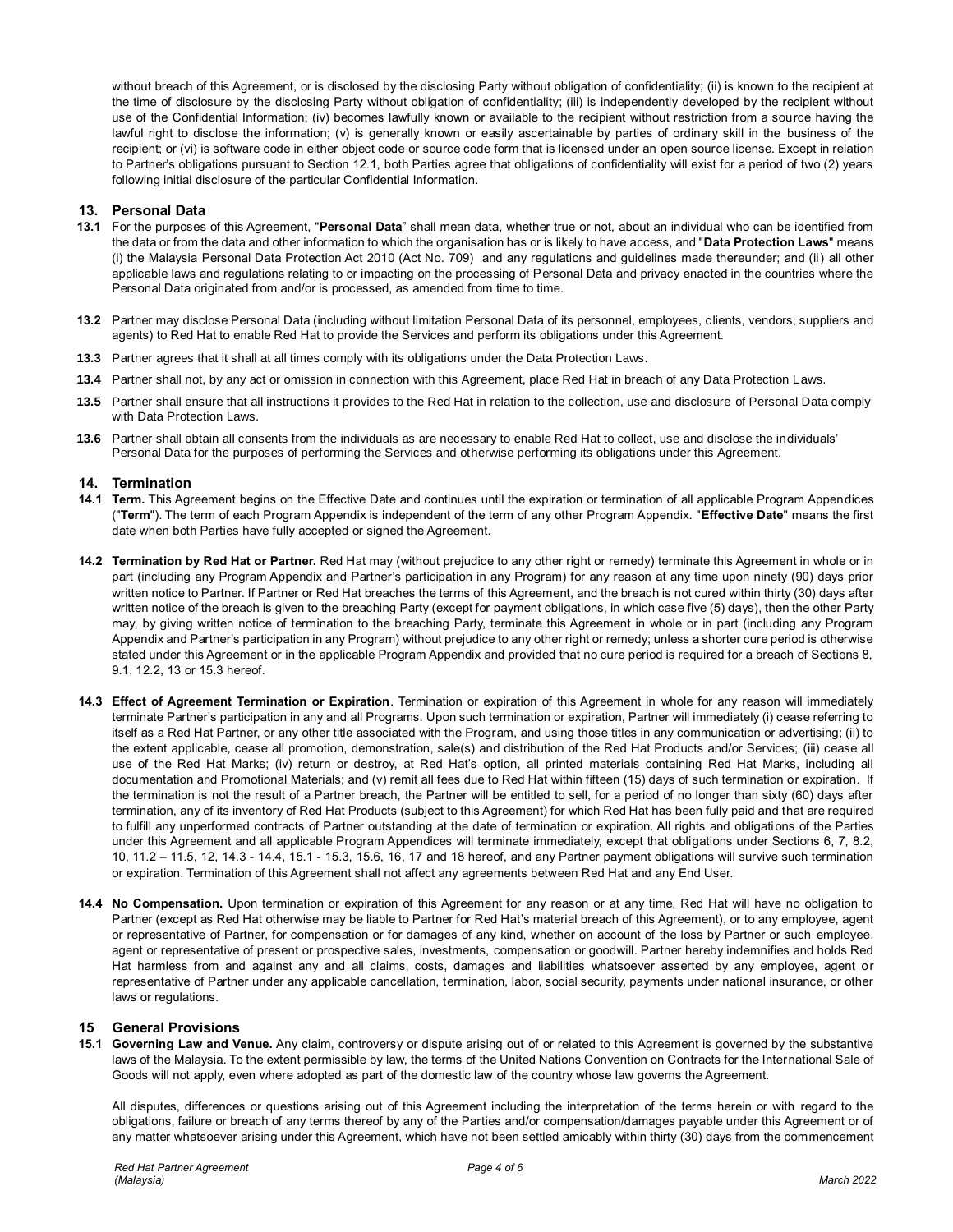of informal negotiation, shall be referred by either Party to arbitration in accordance with the Arbitration Rules of the Singapore International Arbitration Centre ("SIAC") as presently in force and the award made in pursuance thereof shall be binding on the Parties. The seat of Arbitration shall be Singapore. The proceedings of arbitration shall be conducted in English and the seat of arbitration shall be in Singapore. The arbitral tribunal shall consist of one (1) arbitrator to be appointed by the mutual agreement of the Parties, failing which the appointment shall be made by the president of the SIAC. The decision or award so given by the arbitrators shall be final and binding on the Parties hereto. Any Party may at any time without regard to any notice periods required by the provisions hereof, and as often as is necessary or appropriate, seek interlocutory, provisional or interim relief or remedies from any court of competent jurisdiction (including, without limitation, to the extent available under applicable law, a temporary restraining order or preliminary injunction).

**15.2 Notices.** All notices, consents, waivers and other communications required or permitted by this Agreement must be in English, in writing, and will be deemed given when (a) delivered to the appropriate address by hand or by nationally recognized overnight courier service (costs prepaid); (b) sent by facsimile or e-mail with written confirmation of transmission by the transmitting equipment delivered promptly thereafter; or (c) received by the addressee, if sent by certified mail, return receipt requested, in each case to the following addresses, facsimile numbers or e-mail addresses and marked to the attention of the person (by name or title) designated hereafter (or to such other address, f acsimile number, e-mail address or person as a party hereto may designate by notice to the other parties hereto): For Partner: the most current address/fax number indicated on the Application or at such other address as may be communicated by Partner to Red Hat in writ ing; For Red Hat: Head of Legal Asia Pacific Region, 8 Shenton Way, #11-00, Singapore 068811; Facsimile: +65-6490-4201.

# **15.3 Compliance with Law and Export Controls**

- **15.3.1**As between Red Hat and Partner, Partner (a) understands that countries, including the U.S., may restrict the import, use, export, re-export or transfer of encryption products and other controlled materials (which may include Red Hat Products, Services or related technical information) ("**Controlled Materials**"); (b) will be solely responsible for compliance with any such import, use, export, re-export or transfer restrictions in connection with Partner's use, sale and/or distribution of Controlled Materials; and (c) will be the importer and exporter of record of the Controlled Materials that Partner uses, sells and/or distributes, and is responsible for all associated obligations, including but not limited to, paying all import duties and tariffs, and obtaining any required regulatory approvals, registrations, and export and import licenses.
- **15.3.2** Partner acknowledges that Red Hat may be prohibited from providing Controlled Material(s) if Red Hat has knowledge or reason to believe that a violation of the applicable law will or has occurred.
- **15.3.3** As required by U.S. law, Partner represents and warrants that it: (a) understands that certain of the Controlled Materials are of U.S. origin and subject to export controls under the U.S. Export Administration Regulations (the "**EAR**"); (b) is not located in (or owned or controlled by any person or entity located in) any country listed in Country Group E:1 in Supplement No. 1 to part 740 of the EAR or by any person or entity listed on the U.S. Department of Treasury Office of Foreign Assets Control ("OFAC") list of Specially Designated Nationals and Blocked Persons ("SDNs") (and is not 50% or more owned or controlled by any one or more persons or entities identified on the SDN list); (c) will not export, re-export or transfer the Controlled Materials to (1) any prohibited destination, (2) anyone who has been prohibited from participating in U.S. export transactions by any federal agency of the U.S. government or (3) any end user who Partner knows or has reason to know will use them in the design, development or production of nuclear, chemical or biological weapons, or rocket systems, space launch vehicles, or sounding rockets, or unmanned air vehicle systems or any other prohibited use under the EAR; and (d) understands and agrees that if it is in the United States and exports, re-exports or transfers the Controlled Materials to eligible end users, it will, to the extent required by EAR Section 740.17(e), submit semi-annual reports to the U.S. Commerce Department's Bureau of Industry and Security, that include the name and address (including country) of each transferee.
- **15.3.4** Partner and its Affiliates and any other persons performing any activities related to this Agreement, will comply with all applicable laws and regulations including all applicable anti-corruption laws and regulations, such as the U.S. Foreign Corrupt Practices Act and the U.K. Bribery Act (collectively, the "**Anti-Corruption Laws**"), and will not engage in conduct that would cause Red Hat to violate any law or regulation including the Anti-Corruption Laws. None of Partner or its Affiliates, or any other persons performing activities related to this Agreement shall, directly or indirectly, offer, pay, promise to pay, or authorize the payment of anything of value to any government or public official to influence that government or public official in his or her official capacity, in order to retain or obtain business for Partner or Red Hat, or to secure any improper advantage for Partner or Red Hat. For purposes of this Agreement, government or public official includes employees and officers of a government agency, department or instrumentality, as well as the employees or officers of government-owned or government-controlled companies, public international organizations, political parties and candidates for political office. None of Partner or its Affiliates, or any other persons performing activities related to this Agreement shall, directly or indirectly, offer, promise or give a financial or other advantage to any person in order to induce the recipient to improperly perform any relevant function or activity, or to reward the recipient for the improper performance of any relevant function or activity, nor shall they solicit or accept a financial or other advantage from any person in exchange for the improper performance of any relevant function or activity. Partner will not submit any falsified documents or records to Red Hat. Partner will not permit its resellers or partners or any other third-party business partners (collectively, "**Supply Chain Entities**") acting on behalf of Partner in connection with the services performed under this Agreement to do anything that would violate or cause Red Hat to violate any law or regulation including the Anti-Corruption Laws. If Red Hat believes that Partner or any Supply Chain Entity has breached or may breach any of the provisions of this Section or a notice is provided pursuant to this Section, Red Hat may terminate the Agreement or suspend its performance without any liability to Partner.
- **15.3.5** Partner will not engage in any activity that is prohibited under the Anti-boycotting Act (50 USCA 2407) and the Restrictive Trade Practices or Boycotts Regulations of the EAR (set forth in 15 CFR Part 760) and shall comply with any applicable reporting requirements thereunder.
- **15.4 No Assignment.** This Agreement is only assignable by Partner with Red Hat's prior written consent. Any assignment made by Partner without Red Hat's prior written consent will be void and Red Hat will not be required to recognize the assignment. Red Hat may assign any or all of its rights and delegate or novate any or all of its obligations hereunder without the prior approval of Partner. At the request of Red